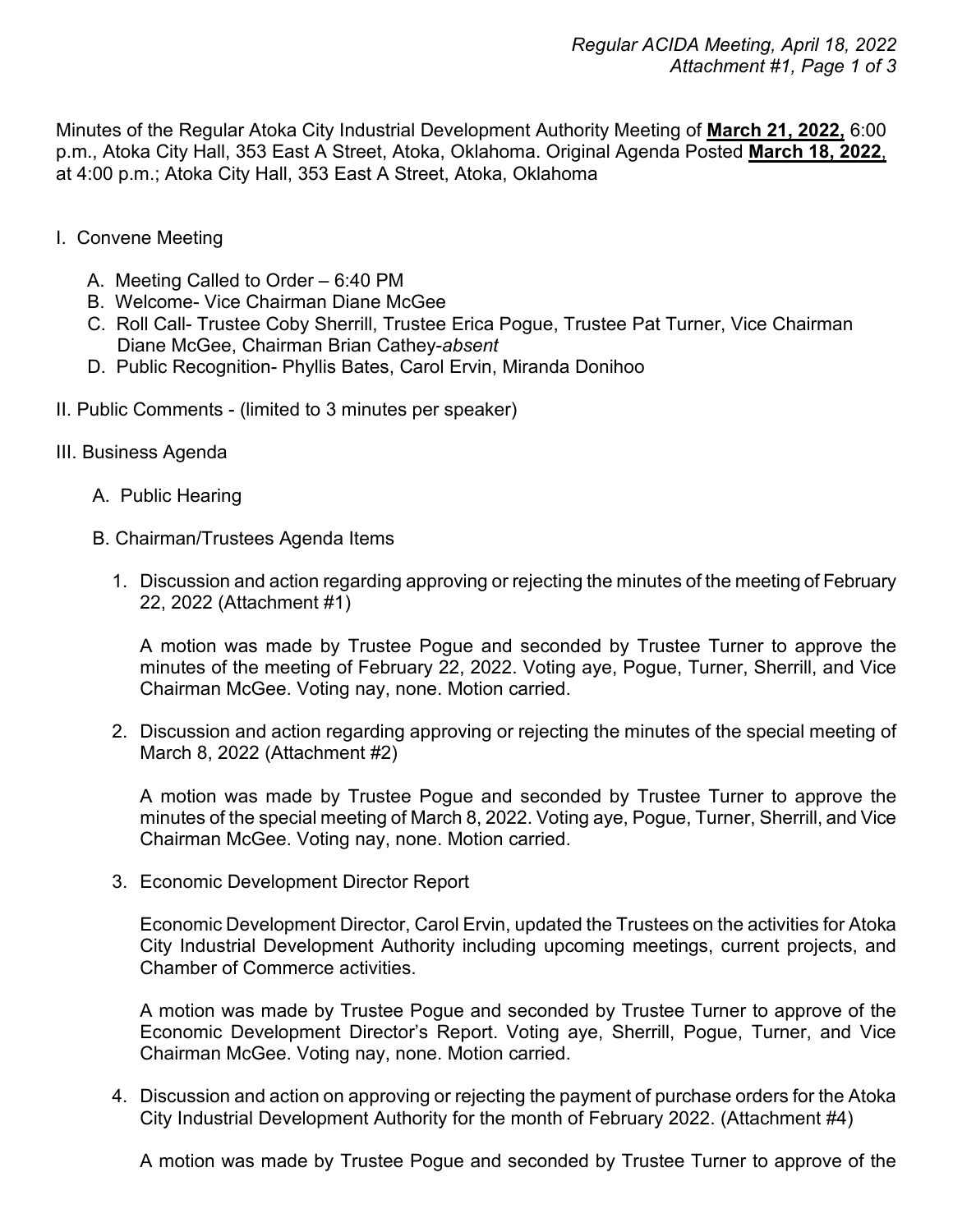payment of purchase orders for the Atoka City Industrial Development Authority for the month of February 2022. Voting aye, Pogue, Turner, Sherrill, and Vice Chairman McGee. Voting nay, none. Motion carried.

- C. Public Requested Agenda Items
- IV. Consent Agenda Items

None.

V. Executive Session

An executive session as authorized by Title 25 O.S. Section 307 (C)(11), All nonprofit foundations, boards, bureaus, commissions, agencies, trusteeships, authorities, councils, committees, public trusts, task forces or study groups supported in whole or part by public funds or entrusted with the expenditure of public funds for purposes of conferring on matters pertaining to economic development, including the transfer of property, financing, or the creation of a proposal to entice a business to locate within their jurisdiction if public disclosure of the matter discussed would interfere with the development of products or services or if public disclosure would violate the confidentiality of the business, specifically an update to the Atoka City Industrial Development Authority Board on economic development projects and for possible real estate transactions that cannot be publicly disclosed due to the confidential nature of the business relocation.

A motion was made by Trustee Pogue and seconded by Trustee Turner to recess this meeting at 6:52 PM and enter into executive session. Voting aye, Turner, Sherrill, Pogue, and Vice Chairman McGee. Voting nay, none. Motion carried.

## **Recessed-6:52 PM**

A motion as made by Trustee Pogue and seconded by Trustee Turner to reconvene from executive session and enter into regular session at 7:23 PM. Voting aye, Sherrill, Pogue, Turner, and Vice Chairman McGee. Voting nay, none. Motion carried.

## **Reconvened- 7:23 PM**

- VI. Return from Executive Session
	- 1. Acknowledgement of the minutes of executive session.

See exhibit A.

- VII. New Business
- VIII. Trustee Comments
- IX. Adjournment

A motion was made by Trustee Sherrill and seconded by Trustee Pogue to adjourn this meeting at 7:24 PM. Voting aye, Turner, Pogue, Sherrill and Vice Chairman McGee. Voting